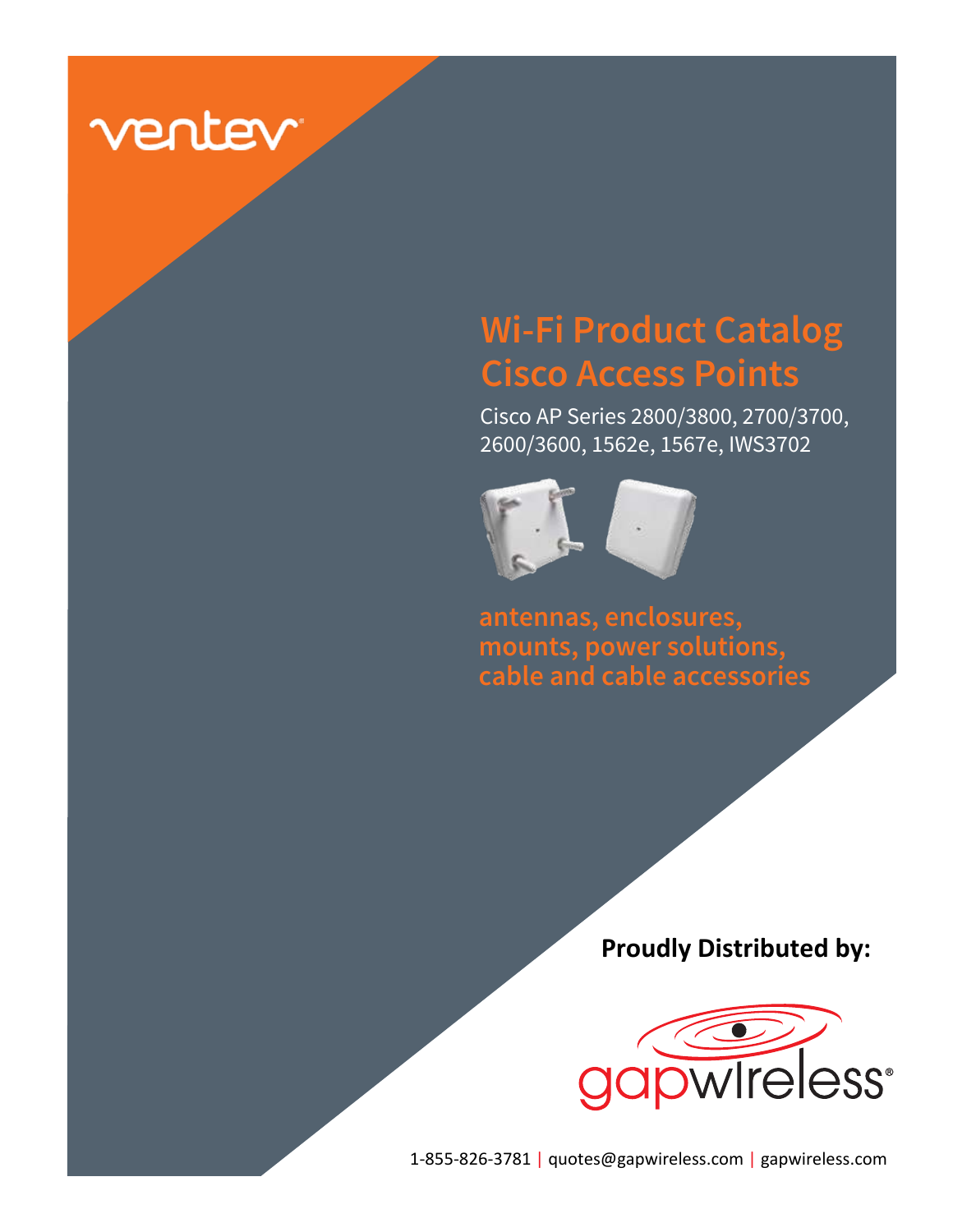# ventev



# Indoor Carpeted

### indoor antennas\*

|                     | <b>HBW</b> | <b>VBW</b> | Mount        | Manufacturer#     |
|---------------------|------------|------------|--------------|-------------------|
| 2800e - 3800e       |            |            |              |                   |
| Omni 4/6 dBi        | 360        | 60/70      | Ceiling      | M6060060MP1D43602 |
| Mini Omni 2/2.5 dBi | 360        | 90/160     | Wall/Mast    | M602025O1D43602RA |
| Junction Box        | $75 + -15$ | $75 + -15$ | Wall/Ceiling | M6050060D37202WST |
| 2700e-3700e         |            |            |              |                   |
| Micro Patch 6 dBi   | $80+/-10$  | $90+/-10$  | Ceiling/Pole | M6060060D3D3602TM |
| Omni 4/6 dBi        | 360        | 60/70      | Ceiling      | M6060060MP1D43602 |
| Mini Omni 2/2.5 dBi | 360        | 90/160     | Ceiling      | M602025O1D43602RA |
| Junction Box        | $75 + -15$ | $75 + -15$ | Wall/Ceiling | M6050060D37202WST |
| 2600e - 3600e       |            |            |              |                   |
| Omni 6 dBi          | 360        | 45/20      | Wall/Mast    | GFN GB35380-2     |
| Mini Omni 2/2.5 dBi | 360        | 90/160     | Ceiling      | M602025O1D43602RA |
| Omni 4/6 dBi        | 360        | 60/70      | Ceiling      | M6060060MP1D43602 |



## high density antennas\*

|                           | <b>HBW</b> | <b>VBW</b> | Manufacturer#      |
|---------------------------|------------|------------|--------------------|
| 2800e - 3800e             |            |            |                    |
| HD Patch 6dBi             | $80 - 45$  | $80 - 45$  | M6060060MP1D43602  |
| HD Patch 6dBi             | 105/125    | 60/70      | M6060060P1D43602V  |
| 3802p                     |            |            |                    |
| Dual MIMO Patch HD 14 dBi | 35         | 35         | M6140140MP1D0006   |
| HD/Panel 10/11 dBi        | 82/32      | 41/20      | M6100110MP1D0006   |
| 2700e-3700e               |            |            |                    |
| HD Patch 6dBi             | $80 - 45$  | $80 - 45$  | M6060060MP1D43602  |
| 2600e - 3600e             |            |            |                    |
| HD Patch 6dBi             | $80 - 45$  | $80 - 45$  | M6060060MP1D43602  |
| HD Patch 6dBi             | 105/125    | 60/70      | WM6060060P1D43602V |
| HD Patch 4 dBi            | 60/45      | 50/35      | M6040040P23602     |

# $\sigma$   $\sigma$   $\phi$

### cable, connectors and jumpers

| <b>Cables, Connectors &amp; Jumpers</b>     | Manufacturer#    |
|---------------------------------------------|------------------|
| 2802e - 3802e, 2702e - 3702e, 2602e - 3602e |                  |
| RPTNC Bulkhead Jack for 400 Series          | $COM-0.3-400$    |
| 18" 100 Series RA RPTNC Plug to RPTNC Jack  | 100-02RA-03-P18L |
| 3' 195 Series RPTNC Plug to RPTNC Jack      | 195-01-02-P3'    |
| 5' 400 Series RPTNC Plug to RPTNC Jack      | 400-01-02-P5'    |
| 10' 400 Series RPTNC Plug to RPTNC Jack     | 400-01-02-P10'   |
| 25' 600 Series RPTNC Plug to RPTNC Jack     | 600-01-02-P25'   |
|                                             |                  |



Proudly Distributed by Gap Wireless CONTACT US: 1-855-826-3781 | quotes@gapwireless.com | gapwireless.com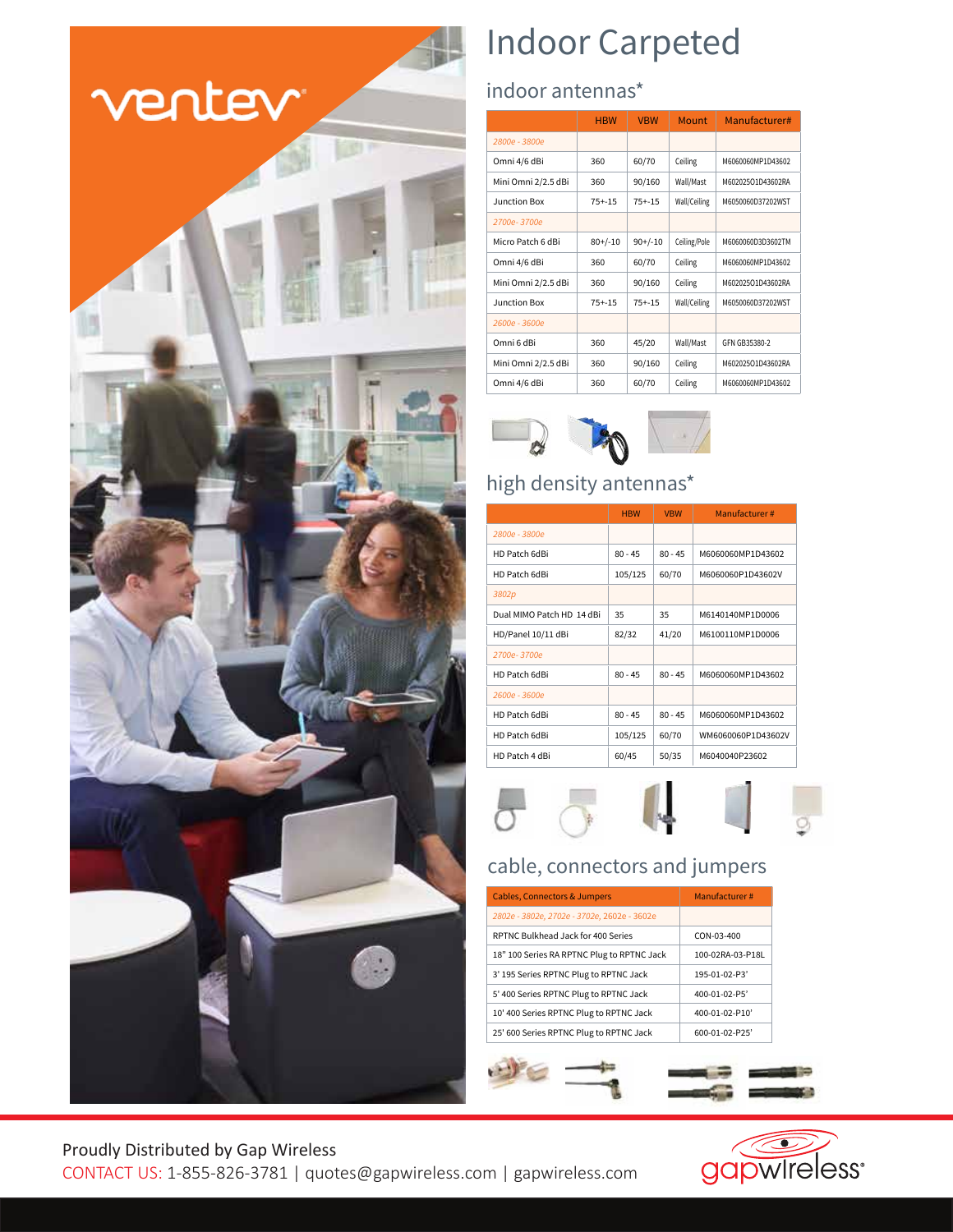#### enclosures mounts

|                                                | Manufacturer#     |
|------------------------------------------------|-------------------|
| 2802i - 3802i                                  |                   |
| Plastic Ceiling Tile Enclosure                 | TW-CTFN-P         |
| Ceiling Tile Enclosure                         | TW-CTFN-2X2-3802U |
| <b>Beveled Ceiling Tile Enclosure</b>          | TW-CTFN-2X2-3802B |
| CTEN w Interchangeable Door                    | V2-ID-CTFN-3802   |
| CTEN w Interchangeable Door, White AP Cover    | V2-ID-CTFN-12124W |
| CTEN w Interchangeable Door, Clear AP Cover    | V2-ID-CTEN-12124C |
| 2702i - 3702i                                  |                   |
| Plastic Ceiling Tile Enclosure                 | TW-CTFN-P         |
| Universal Ceiling Tile Enclosure               | TW-CTEN-2X2-1142U |
| <b>Beveled Ceiling Tile Enclosure</b>          | TW-CTFN-2X2-1142B |
| Ceiling Tile Enclosure w White AP Cover        | CTEN-2X2-11113F-W |
| Ceiling Tile Enclosure w Clear AP Cover        | CTFN-2X2-11113F-C |
| CTEN w Interchangeable Door                    | V2-ID-CTFN-3702   |
| CTEN w Interchangeable Door /Halo Module       | CTEN-2X2-ID-HALO  |
| 2602i - 3602i                                  |                   |
| CTEN w Interchangeable Door /Halo Module       | CTEN-2X2-ID-HALO  |
| CTEN w Interchangeable Door                    | CTEN-2X2-ID-CISCO |
| Beveled Ceiling Tile Enclosure, White AP Cover | CTEN-2X2-11113B-W |
| Universal Ceiling Tile Enclosure               | TW-CTFN-2X2-1142U |

| TW-HC-1142A                |  |                                                                                                                       |
|----------------------------|--|-----------------------------------------------------------------------------------------------------------------------|
| <b>Access Point Covers</b> |  |                                                                                                                       |
|                            |  |                                                                                                                       |
| Clear AP Cover             |  |                                                                                                                       |
| White AP Cover             |  |                                                                                                                       |
| AP Cap-Black, Paintable    |  |                                                                                                                       |
|                            |  | Hard Cap Enclosures Manufacturer#<br><b>TW-HCFN-3802</b><br>Manufacturer#<br>V12124-C<br>V12124-W<br>V2-2800/3800-CVR |

| Accessories                                                                      | Manufacturer#       |  |  |  |
|----------------------------------------------------------------------------------|---------------------|--|--|--|
| 2802i - 3802i, 2802e - 3802e, 3802p, 2702i - 3702i, 2702e - 3702e, 2602e - 3602e |                     |  |  |  |
| Site Survey Kit                                                                  | SSK-008-TW-MIMO     |  |  |  |
| Lightning Arrestor RPTNC Plug to RPTNC BH Jack                                   | TW-I P-RPTNC-P-BH.J |  |  |  |
| 802.3af Surge Supressor                                                          | TW-SP-1GBPS-10-1F   |  |  |  |
| 802.3at Surge Supressor                                                          | TW-SP-1GBPS-10-1T   |  |  |  |
| 2602i - 3602i                                                                    |                     |  |  |  |
| 802.3af Surge Supressor                                                          | TW-SP-1GBPS-10-1F   |  |  |  |
| 802.3at Surge Supressor                                                          | TW-SP-1GBPS-10-1T   |  |  |  |
| 1562e, 1567e, IWS3702                                                            |                     |  |  |  |
| Lightning Arrestor N-Style Jack to N-Style BH Jack                               | TW-I P-N-J-BHJ      |  |  |  |
| Lightning Arrestor N-Style Plug to N-Style BH Jack                               | TW-I P-N-P-BH.J     |  |  |  |
| 802.3af Surge Supressor                                                          | TW-SP-1GBPS-10-1F   |  |  |  |
| 802.3at Surge Supressor                                                          | TW-SP-1GBPS-10-1T   |  |  |  |

|                                                            | Manufacturer#           |
|------------------------------------------------------------|-------------------------|
| 2802i - 3802i, 2802e - 3802e, 2702i - 3702i, 2702e - 3702e |                         |
| I-Beam Industrial Mount                                    | TW-IBEAM-MNT-ENCL       |
| I-Beam Low Profile Mount                                   | TW-IBEAM-MNT-AP         |
| 2802i - 3802i, 2702i - 3702i                               |                         |
| Hanging Conduit AP Mount                                   | TW-HC-MNT               |
| 2802i - 3802i, 2802e - 3802e, 2702i - 3702i, 2702e - 3702e |                         |
| Single-Axis Co-Locating Mount for High Density Areas       | TW-COLOMOUNT-1          |
| 2802e - 3802e                                              |                         |
| Dual-Axis Col-locating Mount for High Density Areas        | TW-COLOMOUNT-2          |
| 2602i - 3602i, 2602e - 3602e                               |                         |
| Co-Locating Mount                                          | TW-HD-MOUNT502          |
|                                                            | Manufacturer#           |
| 2802i - 3802i, 2802e - 3802e, 2702i - 3702i, 2702e - 3702e |                         |
| I-Beam Spring Mount for Antenna                            | TW-IBEAM-MOUNT          |
| 2802i - 3802i, 2802e - 3802e, 2702i - 3702i, 2702e - 3702e |                         |
| Industrial Articulating Antenna Mount                      | TW-IART-MOUNTT          |
| High Strength Universal Articulating Antenna Mount         | TW-ART-MOUNT-IS         |
| Universal Articulating Antenna Mount                       | TW-ART-MOUNTT           |
| <b>Antenna Adapter Plates</b>                              | Manufacturer#           |
| Adapter Plate for ANT2566D4M                               | TW-CISCO2566D4M-W       |
| Adapter Plate for ANT2566P4W-R White?                      | <b>TW-CISCO-A2566-W</b> |
| Adapter Plate for ANT2566P4W-R Black?                      | <b>TW-CISCO-A2566</b>   |
| <b>Horizontal Wall Mount</b>                               | Manufacturer#           |
| 2802i - 3802i, 2702i - 3702i, 2602i - 3602i                |                         |
| Horizontal Wall Mount w AP Cover- Clear Cover              | V-HWM-11113H-C          |
| Horizontal Wall Mount w AP Cover- White Cover              | V-HWM-11113H-W          |
| <b>Right Angle Wall Bracket</b>                            | Manufacturers#          |
| 2802i - 3802i, 2702i - 2802i, 2602i- 3602i                 |                         |
| Right Angle Wall Bracket w Lid                             | TW-HWM-C-CVR            |
| Right Angle Wall Mount w White AP Cover                    | V-HWM-12124-W           |
| Right Angle Wall Mount w Clear AP Cover                    | V-HWM-12124-C           |
| Right Angle Wall Bracket w Lid<br>TW-HWM-C-CVR             |                         |



\* Federal guidelines authorize use of third party antennas:"Any antenna that is of the same type and of equal or less directional gain as an antenna that is authorized with the intentional radiator may be marketed with, and used with, that intentional radiator."

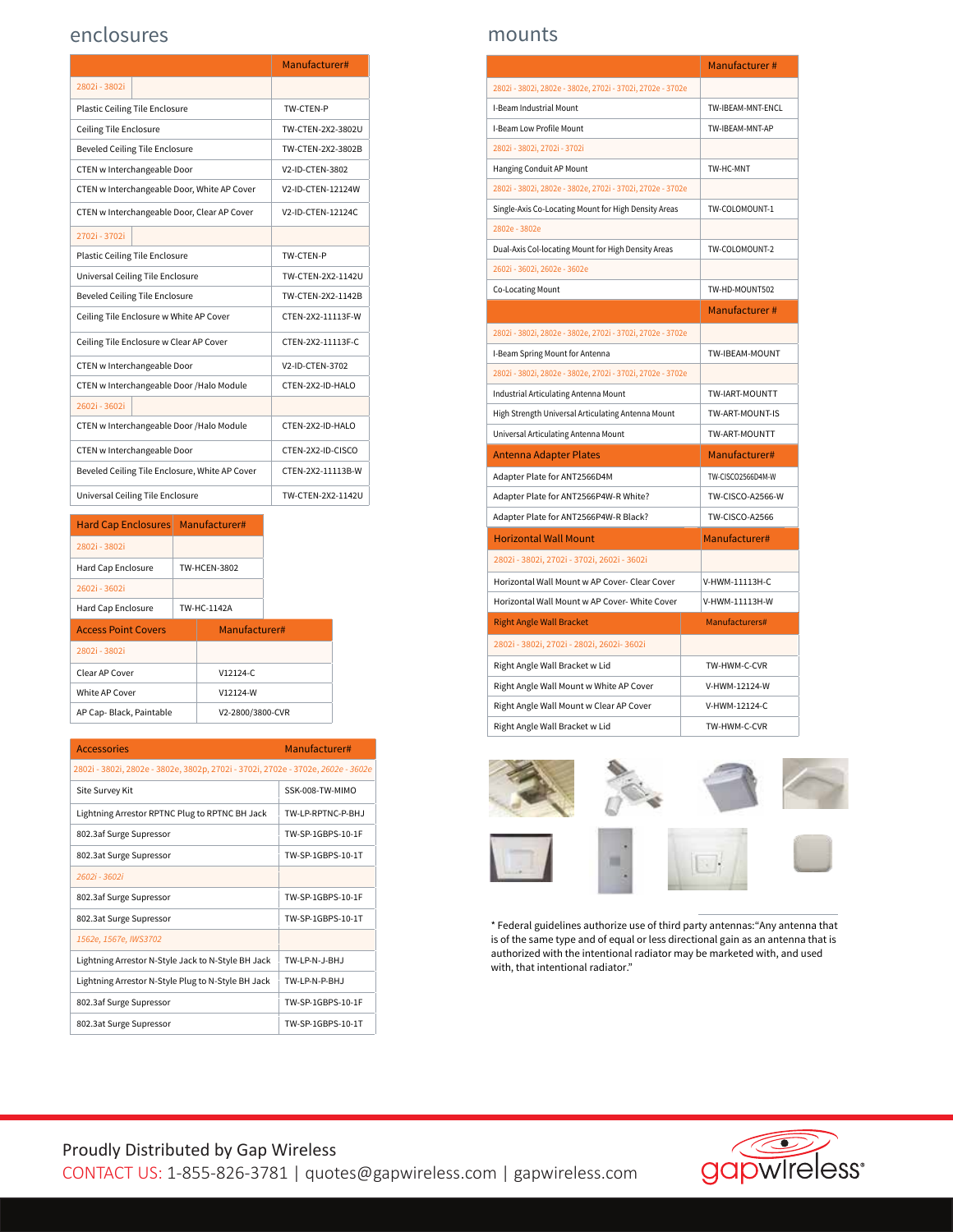

# Outdoor Wi-Fi

#### outdoor antennas\*

| <b>Outdoor Antennas</b> | <b>HBW</b> | <b>VBW</b> | <b>Mount</b> | Manufacturer#     |
|-------------------------|------------|------------|--------------|-------------------|
| 2800e - 3800e           |            |            |              |                   |
| Omni 6 dBi              | 360        | 45/20      | Wall/Mast    | M6060060MO1D43602 |
| Mini Omni 6 dBi         | 360        | 50/30      | Wall/Mast    | M6060060M1D43602M |
| Micro Patch 6 dBi       | $80+/-10$  | $90+/-10$  | Ceiling/Pole | M6060060D3D3602TM |
| 5 GHz Patch 6 dBi       | 55         | 60         | Wall/Mast    | 5060060D336RA02   |
| HD Patch 4 dBi          | 60/45      | 50/35      | Wall/Mast    | M6040040P23602    |
| 2700e - 3700e           |            |            |              |                   |
| Omni 6 dBi              | 360        | 45/20      | Wall/Mast    | M6060060MO1D43602 |
| HD Patch 6 dBi          | $80 - 45$  | $80 - 45$  | Wall/Mast    | M6060060MP1D43602 |
| HD Patch 4/6 dBi        | 105/125    | 60/70      | Wall/Mast    | M6060060P1D43602V |
| Mini Omni 6 dBi         | 360        | 50/30      | Wall/Mast    | M6060060M1D43602M |
| HD Patch 4 dBi          | 60/45      | 50/35      | Wall/Mast    | M6040040P23602    |
| 2600e - 3600e           |            |            |              |                   |
| Omni 6 dBi              | 360        | 45/20      | Wall/Mast    | M6060060MO1D43602 |
| HD Patch 6 dBi          | $80 - 45$  | $80 - 45$  | Wall/Mast    | M6060060MP1D43602 |
| Omni 4/6 dBi            | 360        | 60/70      | Ceiling      | M6040060O2D1802R  |
| HD Patch 4/6 dBi        | 105/125    | 60/70      | Wall/Mast    | M6060060P1D43602V |
| HD Patch 4 dBi          | 60/45      | 50/35      | Wall/Mast    | M6040040P23602    |
| HD Patch 6 dBi          | 55/35      | 55/35      | Wall/Mast    | M6060060P23602NB  |
| 1562e, 1567e, IWS3702   |            |            |              |                   |
| Fiberglass Omni 4/7 dBi | 360        | 38/18      | Mast / Pole  | M7040070O10007    |
| Omni 6 dBi              | 360        | 40         | Wall/Mast    | M6060060O23607O   |
| Omni 6 dBi              | 360        | 40         | Wall/Mast    | M6060060MO1D43607 |
| Omni 6 dBi              | 360        | 50/30      | Wall/Mast    | M6060060M1D43607M |
| HD Patch                | 82/32      | 41/20      | Wall/Mast    | M6100110MP1D0006  |
| HD Patch                | 35         | 35         | Wall/Mast    | M6140140MP1D0006  |
| Micro Patch             | $80+/-10$  | $90+/-10$  | Ceiling/Pole | M6060060D3D3607T  |



## outdoor lighting antennas\*

| <b>Outdoor Lighting Antennas HBW</b>                    |     | <b>VBW</b> | Manufacturer#     |
|---------------------------------------------------------|-----|------------|-------------------|
| 2800e - 3800e, 2700e - 3700e                            |     |            |                   |
| Omni Light Pole 6 dBi                                   | 360 | 50/30      | M60606OM1D418002L |
| Omni Light Globe Antenna                                | 360 | 50/30      | M6060060O1D41202I |
| Omni for High Intensity<br>Discharge (HID) Light Globes | 360 | 65/20      | M6060060O1D41202L |



\* Federal guidelines authorize use of third party antennas: "Any antenna that is of the same type and of equal or less directional gain as an antenna that is authorized with the intentional radiator may be marketed with, and used with, that intentional radiator."

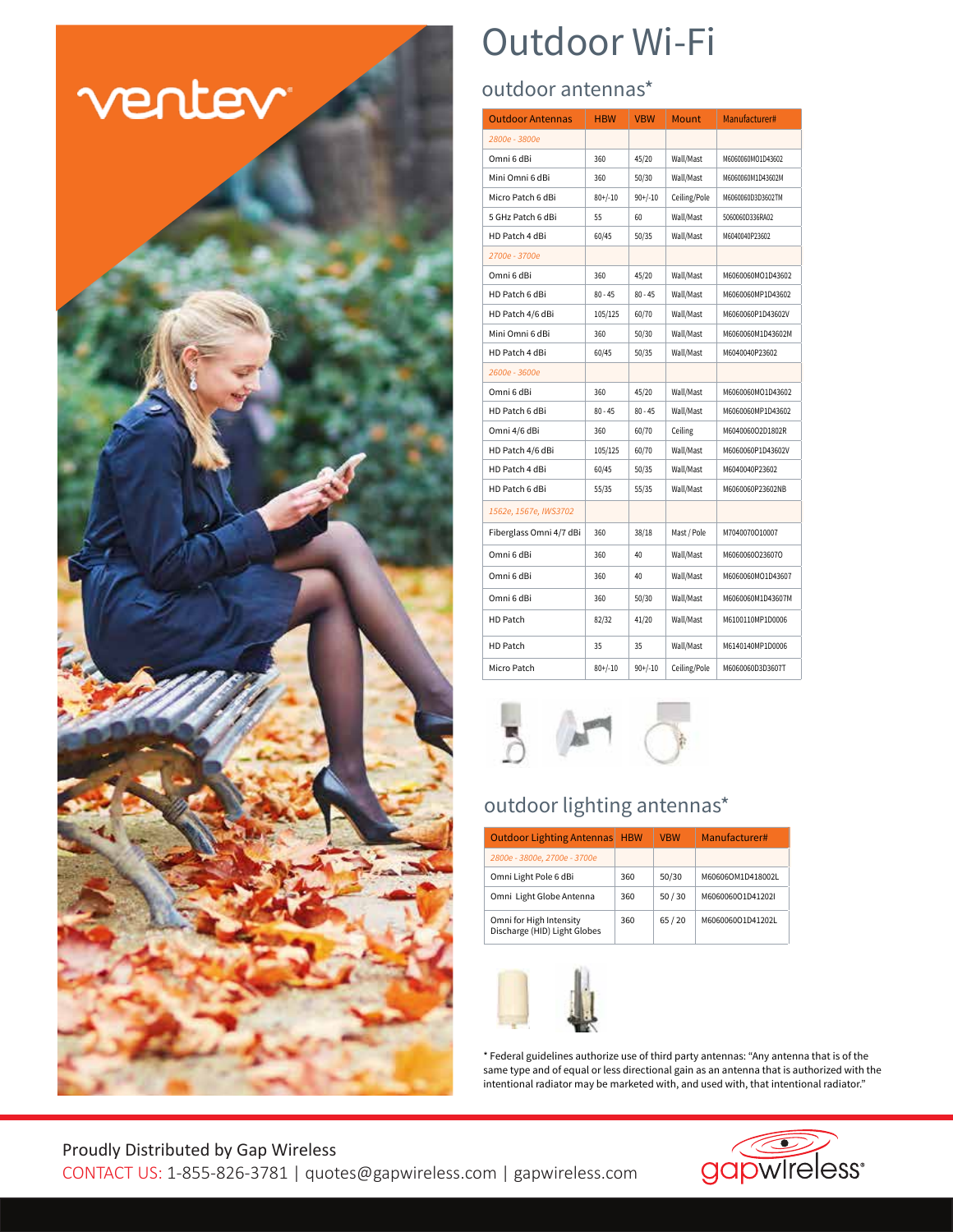#### nema enclosures

| <b>NEMA Enclosures</b>                                     | Manufacturer#   |
|------------------------------------------------------------|-----------------|
| 2802i - 3802i, 2702i - 3702i                               |                 |
| 12x10x5 Polycarb Solid Door, Latch Locks, Cord Grip Hole   | V12105LO-CG     |
| 12x10x5 Polycarb Clear Door, Latch Locks, Cord Grip Hole   | V12105LC-CG     |
| 12x10x6 Polycarb Solid Door, Latch Locks, No Holes         | CV12106LO-NH    |
| 12x10x4 Polycarb Solid Door, Latch Locks, No Holes         |                 |
| 2802i - 3802i, 2702i - 3702i Heated / Cooled               |                 |
| 14x12x6 Heated, Solid Door, Latch Locks, No Holes          | V14126LO-NHH    |
| 14x12x6 H/C, Solid Door, Latch Locks, No Holes             | V14126LO-NHHC   |
| 2802e - 3802e, 2702e - 3702e                               |                 |
| 12x10x5 Polycarb Solid Door, Latch Locks, 4 RPTNC Holes    | V12105LO-4.5    |
| 12x10x5 Polycarb Clear Door, Latch Locks, 4 RPTNC Holes    | V12105LC-4.5    |
| 12x10x6 Polycarb Solid Door, Latch Locks, 4 RPTNC Holes    | CV12106LO-4.5   |
| 12x10x6 Polycarb Clear Door, Latch Locks                   | CV12106LC-4.5   |
| 12x10x4 Polycarb Clear Door, Latch Locks, 4 RPTNC Holes    |                 |
| 3802p                                                      |                 |
| 12x10x5 Polycarb Solid Door, Latch Locks, 4 RPTNC Holes    | V12105LO-4.5    |
| 12x10x5 Polycarb Clear Door, Latch Locks, 4 RPTNC Holes    | V12105LC-4.5    |
| 12x10x6 Polycarb Solid Door, Latch Locks, 4 RPTNC Holes    | CV12106LO-4.5   |
| 12x10x6 Polycarb Clear Door, Latch Locks                   | CV12106LC-4.5   |
| 12x10x4 Polycarb Clear Door, Latch Locks, 4 RPTNC Holes    |                 |
| 2802e - 3802e Integrated                                   |                 |
| 12x10x5 Polycarb Solid Door, Latch Locks, Intergrated Omni | V12105LO-ODO4T  |
| 12x10x5 Polycarb Clear Door, Latch Locks, Integrated Omni  | V12105LC-ODO4T  |
| 12x10x6 Polycarb Solid Door, Latch Locks, Integrated Omni  | CV12106LO-ODO4T |
| 12x10x6 Polycarb Solid Door, Key Lock, Integrated Omni     | CV12106LC-ODO4T |
| 3802p Intergrated                                          |                 |
| 2802e - 3802e Heated / Cooled                              |                 |
| 14x12x6 H/C, Solid Door, Latch Locks, 4 RPTNC Holes        | V14126LO-4.5HC  |
| 14x12x6 H/C, Clear Door, Latch Locks, 4 RPTNC Holes        | V14126LC-4.5H   |
| 14x12x6 Heated, Solid Door, Latch Locks, 4 RPTNC Holes     | V14126LO-4.5H   |
| 3802p Heated / Cooled                                      |                 |
| 14x12x6 H/C, Solid Door, Latch Locks, 4 RPTNC Holes        | V14126LO-4.5HC  |
| 14x12x6 H/C, Clear Door, Latch Locks, 4 RPTNC Holes        | V14126LC-4.5H   |
| 14x12x6 Heated, Solid Door, Latch Locks, 4 RPTNC Holes     | V14126LO-4.5H   |
| 2702e - 3702e Integrated                                   |                 |
| 12x10x6 Polycarb Solid Door, Latch Locks, Integrated Omni  | CV12106LO-ODO4T |
| 12x10x6 Polycarb Solid Door, Key Lock, Integrated Omni     | CV12106LC-ODO4T |
| 2702e - 3702e Heated / Cooled                              |                 |
| 12x10x6 H/C PoE, Solid Door, Latch Locks                   | VNV-OUT3702-AC  |
| 12x10x6 Heated PoE, Clear Door, Latch Locks                | VNV-CB3702-AC   |
| 12x10x6 H/C PoE, Solid Door, Latch Locks, Integrated Omni  | VNV-ANT3702-AC  |
| 12x10x6 H/C PoE, Clear Door, Latch Locks, Integrated Omni  | VNV-CBA3702-AC  |
| 14x12x6 H/C, Solid Door, Latch Locks, 4 RPTNC Holes        | V14126LO-4.5HC  |
| 14x12x6 H/C, Clear Door, Latch Locks, 4 RPTNC Holes        | V14126LC-4.5H   |

| <b>NEMA Enclosures</b>                            | Manufacturer# |
|---------------------------------------------------|---------------|
| 2602i - 3602i                                     |               |
| 12x10x6 Solid Door, Latch Locks, No Holes         | CV12106LO-NH  |
| 14x12x6 Solid Door, Key Lock, No Holes            | CV14126KO-NH  |
| 2602i - 3602i Heated / Cooled                     |               |
| 14x12x6 Heated, Solid Door, Latch Locks, No Holes | V14126I O-NHH |
| 14x12x6 H/C, Solid Door, Latch Locks, No Holes    | V14126LO-NHHC |



#### power solutions

| <b>Power Solutions</b>                                                      | Manufacturer#         |
|-----------------------------------------------------------------------------|-----------------------|
| Outdoor AC/DC Power System                                                  | VPF1260000000         |
| Outdoor AC/DC Power System with UPS Battery                                 | VPF1260000700         |
| Outdoor UPS for Wi-Fi Access Points/Single                                  | VPF12600P0700         |
| Outdoor UPS for Wi-Fi Access Points/Double                                  | VPF12602P1700         |
| Multi-Port Power Extender for Light Poles with<br><b>Intermittent Power</b> | PWR-XTDR-HI           |
| PoE+ Solar Powered System for Outdoor Wi-Fi<br><b>Access Points</b>         | VS04-WIFI-POF-01      |
| Temporary Wi-Fi Deployment Kit - Non powered                                | RDK-NONPOWERV1        |
| Temporary Wi-Fi Deployment Kit with powered<br>enclosure for Cisco 1572e    | <b>RDK-CISCO-1572</b> |



### cable, connectors and jumpers

| <b>Cables, Connectors &amp; Jumpers</b>     | Manufacturer#    |
|---------------------------------------------|------------------|
| 2802e - 3802e, 2702e - 3702e, 2602e - 3602e |                  |
| RPTNC Bulkhead Jack for 400 Series          | $COM-0.3-400$    |
| 18" 100 Series RA RPTNC Plug to RPTNC Jack  | 100-02RA-03-P18L |
| 3' 195 Series RPTNC Plug to RPTNC Jack      | 195-01-02-P3'    |
| 5' 400 Series RPTNC Plug to RPTNC Jack      | 400-01-02-P5'    |
| 10' 400 Series RPTNC Plug to RPTNC Jack     | 400-01-02-P10'   |
| 25' 600 Series RPTNC Plug to RPTNC Jack     | 600-01-02-P25'   |
| 1562e, 1567e, IWS3702                       |                  |
| N-Style Jack Connector for 400 Series       | $CON-06-400$     |
| 18" 100 N-Style Plug to N-Style BH Jack     | 100-07-08-P18"   |
| 3' 195 N-Style Jack to N-Style Plug         | 195-06-07-P3'    |
| 10' 400 N-Style Jack to N-Style Plug        | 400-06-07-P10'   |
| 25' 600 N-Style Jack to N-Style Plug        | 600-06-07-P25'   |



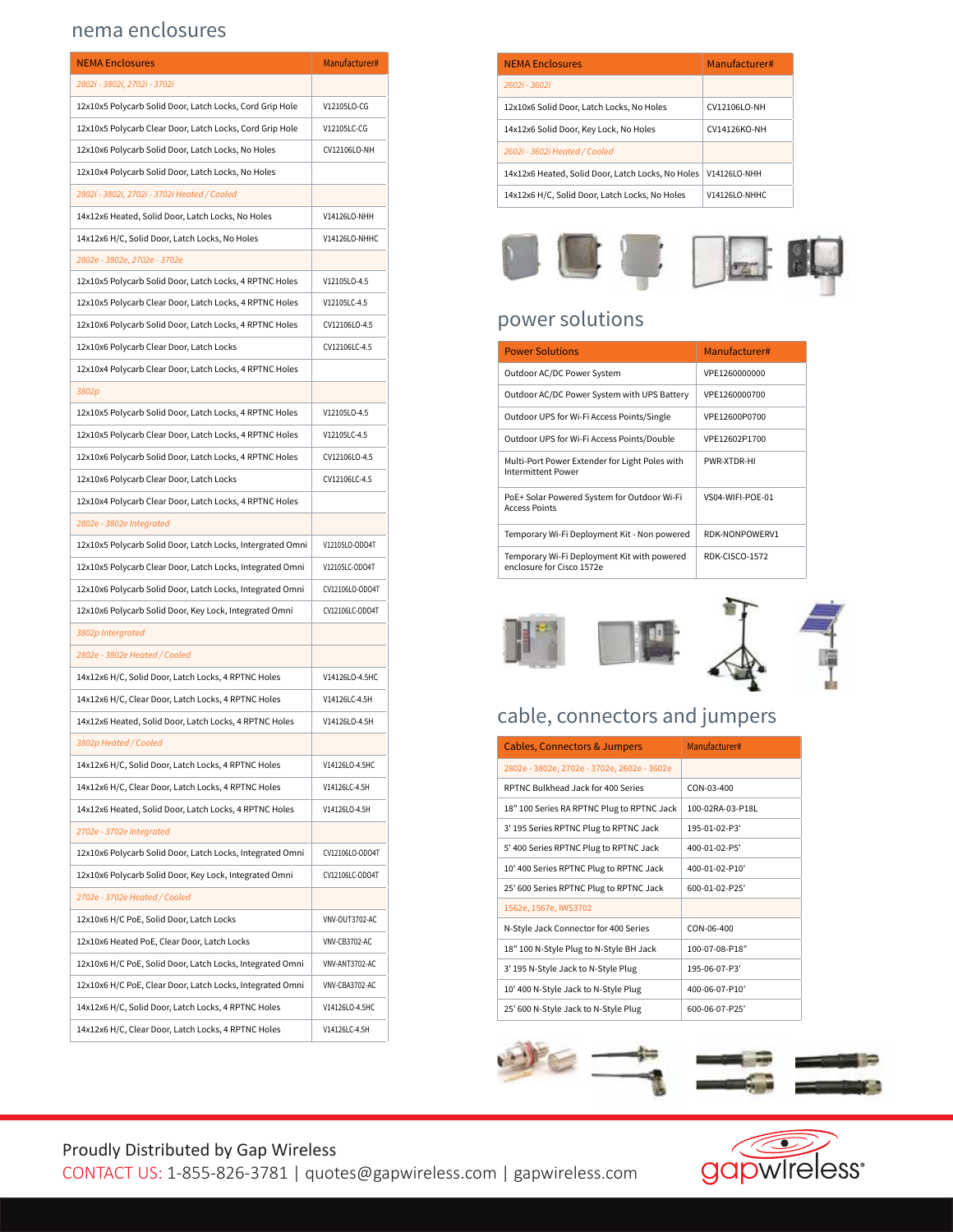

# Industrial / Warehouse

### i-beam and ceiling mounts

| <b>I-Beam and Ceiling Mounts</b>           | Manufacturer#           |
|--------------------------------------------|-------------------------|
| 2802i - 3802i                              |                         |
| I-Beam Industrial Mount                    | TW-IBEAM-MNT-ENCL       |
| I-Beam Low Profile Mount                   | TW-IBEAM-MNT-AP         |
| Hanging Conduit AP Mount                   | TW-HC-MNT               |
| 2802e - 3802e                              |                         |
| I-Beam Industrial Mount                    | TW-IBFAM-MNT-FNCL       |
| I-Beam Low Profile Mount                   | TW-IBEAM-MNT-AP         |
| I-Beam Spring Mount                        | TW-IBEAM-MOUNT          |
| Industrial Articulating Antenna Mount      | TW-IART-MOUNTT          |
| High Strength Universal Articulating Mount | TW-ART-MOUNT-IS         |
| <b>Universal Articulating Mount</b>        | TW-ART-MOUNTT           |
| Adapter Plate for ANT2566D4M               | TW-CISCO2566D4M-W       |
| Adapter Plate for ANT2566P4W-R White?      | <b>TW-CISCO-A2566-W</b> |
| Adapter Plate for ANT2566P4W-R Black?      | <b>TW-CISCO-A2566</b>   |
| 2702i - 3702i                              |                         |
| I-Beam Industrial Mount                    | TW-IBFAM-MNT-FNCL       |
| I-Beam Low Profile Mount                   | TW-IBEAM-MNT-AP         |
| Hanging Conduit AP Mount                   | TW-HC-MNT               |
| 2702e - 3702e                              |                         |
| I-Beam Industrial Mount                    | TW-IBFAM-MNT-FNCL       |
| I-Beam Low Profile Mount                   | TW-IBFAM-MNT-AP         |
| I-Beam Spring Mount                        | TW-IBEAM-MOUNT          |
| Industrial Articulating Antenna Mount      | TW-IART-MOUNTT          |
| High Strength Universal Articulating Mount | TW-ART-MOUNT-IS         |
| 2602i - 3602i                              |                         |
| Co-Locating Mount                          | TW-HD-MOUNT502          |
| 2602e - 3602e                              |                         |
| <b>Co-Locating Mount</b>                   | TW-HD-MOUNT502          |



#### wall mounts

| <b>Wall Mounts</b>                           | Manufacturer#  |
|----------------------------------------------|----------------|
| 2802i - 3802i, 2702i - 3702i, 2602i - 3602i  |                |
| Horizontal Wall Mount w AP Cover-Clear Cover | V-HWM-11113H-C |
| Horizontal Wall Mount w AP Cover-White Cover | V-HWM-11113H-W |
| Right Angle Wall Bracket w Lid               | TW-HWM-C-CVR   |
| Right Angle Wall Mount w White AP Cover      | V-HWM-12124-W  |
| Right Angle Wall Bracket w Lid               | TW-HWM-C-CVR   |



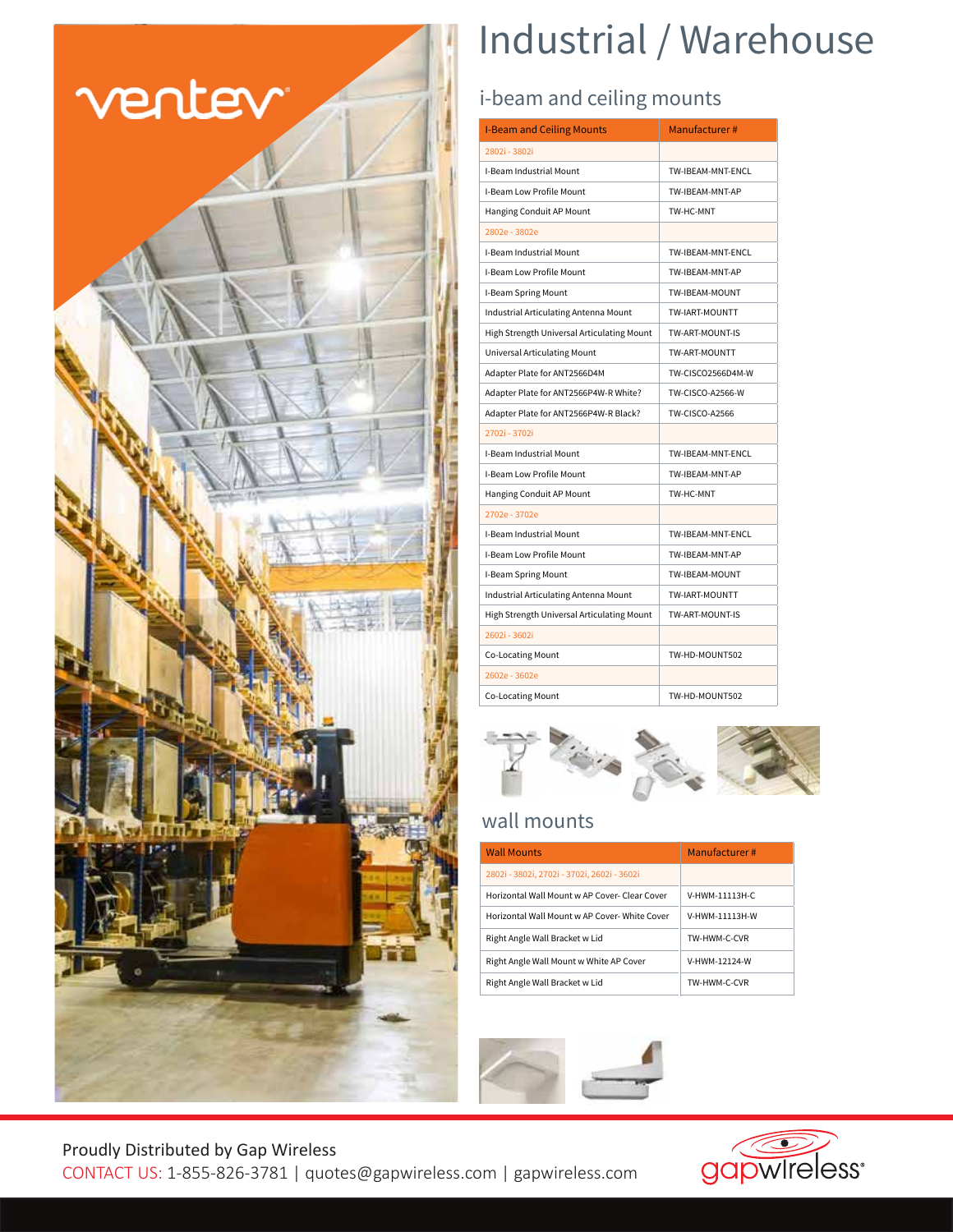#### nema enclosures indoor antennas<sup>\*</sup>

| <b>NEMA Enclosures</b>                                     | Manufacturer#   |
|------------------------------------------------------------|-----------------|
| 2802i - 3802i                                              |                 |
| 12x10x5 Polycarb Solid Door, Latch Locks, Cord Grip Hole   | V12105LO-CG     |
| 12x10x5 Polycarb Clear Door, Latch Locks, Cord Grip Hole   | V12105LC-CG     |
| 12x10x6 Polycarb Solid Door, Latch Locks, No Holes         | CV12106LO-NH    |
| 2802i - 3802i Heated / Cooled                              |                 |
| 14x12x6 Heated, Solid Door, Latch Locks, No Holes          | V14126LO-NHH    |
| 14x12x6 H/C, Solid Door, Latch Locks, No Holes             | V14126LO-NHHC   |
| 2802e - 3802e                                              |                 |
| 12x10x5 Polycarb Solid Door, Latch Locks, 4 RPTNC Holes    | V12105LO-4.5    |
| 12x10x5 Polycarb Clear Door, Latch Locks, 4 RPTNC Holes    | V12105LC-4.5    |
| 12x10x6 Polycarb Solid Door, Latch Locks, 4 RPTNC Holes    | CV12106LO-4.5   |
| 12x10x6 Polycarb Clear Door, Latch Locks                   | CV12106LC-4.5   |
| 2802e - 3802e Integrated                                   |                 |
| 12x10x5 Polycarb Solid Door, Latch Locks, Intergrated Omni | V12105LO-ODO4T  |
| 12x10x5 Polycarb Clear Door, Latch Locks, Integrated Omni  | V12105LC-ODO4T  |
| 12x10x6 Polycarb Solid Door, Latch Locks, Integrated Omni  | CV12106LO-ODO4T |
| 12x10x6 Polycarb Solid Door, Key Lock, Integrated Omni     | CV12106LC-ODO4T |
| 2802e - 3802e Heated / Cooled                              |                 |
| 14x12x6 H/C, Solid Door, Latch Locks, 4 RPTNC Holes        | V14126LO-4.5HC  |
| 14x12x6 H/C, Clear Door, Latch Locks, 4 RPTNC Holes        | V14126LC-4.5H   |
| 14x12x6 Heated, Solid Door, Latch Locks, 4 RPTNC Holes     | V14126LO-4.5H   |
| 2702i - 3702i                                              |                 |
| 12x10x5 Polycarb Solid Door, Latch Locks, Cord Grip Hole   | V12105LO-CG     |
| 12x10x5 Polycarb Clear Door, Latch Locks, Cord Grip Hole   | V12105LC-CG     |
| 12x10x6 Polycarb Solid Door, Latch Locks, No Holes         | CV12106LO-NH    |
| 2702i - 3702i Heated / Cooled                              |                 |
| 14x12x6 Heated, Solid Door, Latch Locks, No Holes          | V14126LO-NHH    |
| 14x12x6 H/C, Solid Door, Latch Locks, No Holes             | V14126LO-NHHC   |
| 2702e - 3702e                                              |                 |
| 12x10x5 Polycarb Solid Door, Latch Locks, 4 RPTNC Holes    | V12105LO-4.5    |
| 12x10x5 Polycarb Clear Door, Latch Locks, 4 RPTNC Holes    | V12105LC-4.5    |
| 12x10x6 Polycarb Solid Door, Latch Locks, 4 RPTNC Holes    | CV12106LO-4.5   |
| 2702e - 3702e Integrated                                   |                 |
| 12x10x6 Polycarb Solid Door, Latch Locks, Integrated Omni  | CV12106LO-ODO4T |
| 12x10x6 Polycarb Solid Door, Key Lock, Integrated Omni     | CV12106LC-ODO4T |
| 2702e - 3702e Heated / Cooled                              |                 |
| 12x10x6 H/C PoE, Solid Door, Latch Locks                   | VNV-OUT3702-AC  |
| 12x10x6 Heated PoE, Clear Door, Latch Locks                | VNV-CB3702-AC   |
| 12x10x6 H/C PoE, Solid Door, Latch Locks, Integrated Omni  | VNV-ANT3702-AC  |
| 12x10x6 H/C PoE, Clear Door, Latch Locks, Integrated Omni  | VNV-CBA3702-AC  |
| 14x12x6 H/C, Solid Door, Latch Locks, 4 RPTNC Holes        | V14126LO-4.5HC  |
| 14x12x6 H/C, Clear Door, Latch Locks, 4 RPTNC Holes        | V14126LC-4.5H   |
| 2602i - 3602i                                              |                 |
| 12x10x6 Solid Door, Latch Locks, No Holes                  | CV12106LO-NH    |
| 14x12x6 Solid Door, Key Lock, No Holes                     | CV14126KO-NH    |
| 2602i - 3602i Heated / Cooled                              |                 |
| 14x12x6 Heated, Solid Door, Latch Locks, No Holes          | V14126LO-NHH    |
| 14x12x6 H/C, Solid Door, Latch Locks, No Holes             | V14126LO-NHHC   |

| <b>Indoor Antennas</b> | <b>HRW</b> | <b>VBW</b> | Mount          | Manufacturer#     |
|------------------------|------------|------------|----------------|-------------------|
| 2800 - 3800            |            |            |                |                   |
| HD Patch 6dBi          | $80 - 45$  | $80 - 45$  | Wall / Mast    | M6060060MP1D43602 |
| HD Patch 6dBi          | 105/125    | 60/70      | Wall / Mast    | M6060060P1D43602V |
| Omni 4/6 dBi           | 360        | 60/70      | Ceiling        | M6040060O2D1802R  |
| Mini Omni 2/2.5 dBi    | 360        | 90/160     | Ceiling        | M602025O1D43602RA |
| 2700 - 3700            |            |            |                |                   |
| Micro Patch 6 dBi      | $80+/-10$  | $90+/-10$  | Ceiling / Pole | M6060060D3D3602TM |
| HD Patch 6dBi          | $80 - 45$  | $80 - 45$  | Wall / Mast    | M6060060MP1D43602 |
| Omni 4/6 dBi           | 360        | 60/70      | Ceiling        | M6040060O2D1802R  |
| Mini Omni 2/2.5 dBi    | 360        | 90/160     | Ceiling        | M602025O1D43602RA |
| 2600 - 3600            |            |            |                |                   |
| Omni 6 dBi             | 360        | 45/20      | Wall / Mast    | M6060060MO1D43602 |
| HD Patch 6dBi          | $80 - 45$  | $80 - 45$  | Wall / Mast    | M6060060MP1D43602 |
| Mini Omni 2/2.5 dBi    | 360        | 90/160     | Ceiling        | M602025O1D43602RA |
| Omni 4/6 dBi           | 360        | 60/70      | Ceiling        | M6040060O2D1802R  |
| HD Patch 6dBi          | 105/125    | 60/70      | Wall / Mast    | M6060060P1D43602V |
| HD Patch 4 dBi         | 60/45      | 50/35      | Wall / Mast    | M6040040P23602    |





\* Federal guidelines authorize use of third party antennas: "Any antenna that is of the same type and of equal or less directional gain as an antenna that is authorized with the intentional radiator may be marketed with, and used with, that intentional radiator."

#### access point covers

| <b>Access Point Covers</b> | Manufacturer# |
|----------------------------|---------------|
| 2802i - 3802i              |               |
| Clear AP Cover             | $V12124-C$    |
| White AP Cover             | V12124-W      |



#### cable, connectors and jumpers

| <b>Cables, Connectors &amp; Jumpers</b>     | Manufacturer#    |
|---------------------------------------------|------------------|
| 2802e - 3802e, 2702e - 3702e, 2602e - 3602e |                  |
| RPTNC Bulkhead Jack for 400 Series          | $COM-0.3-400$    |
| 18" 100 Series RA RPTNC Plug to RPTNC Jack  | 100-02RA-03-P18L |
| 3' 195 Series RPTNC Plug to RPTNC Jack      | 195-01-02-P3'    |
| 5' 400 Series RPTNC Plug to RPTNC Jack      | 400-01-02-P5'    |
| 10' 400 Series RPTNC Plug to RPTNC Jack     | 400-01-02-P10'   |
| 25' 600 Series RPTNC Plug to RPTNC Jack     | 600-01-02-P25'   |

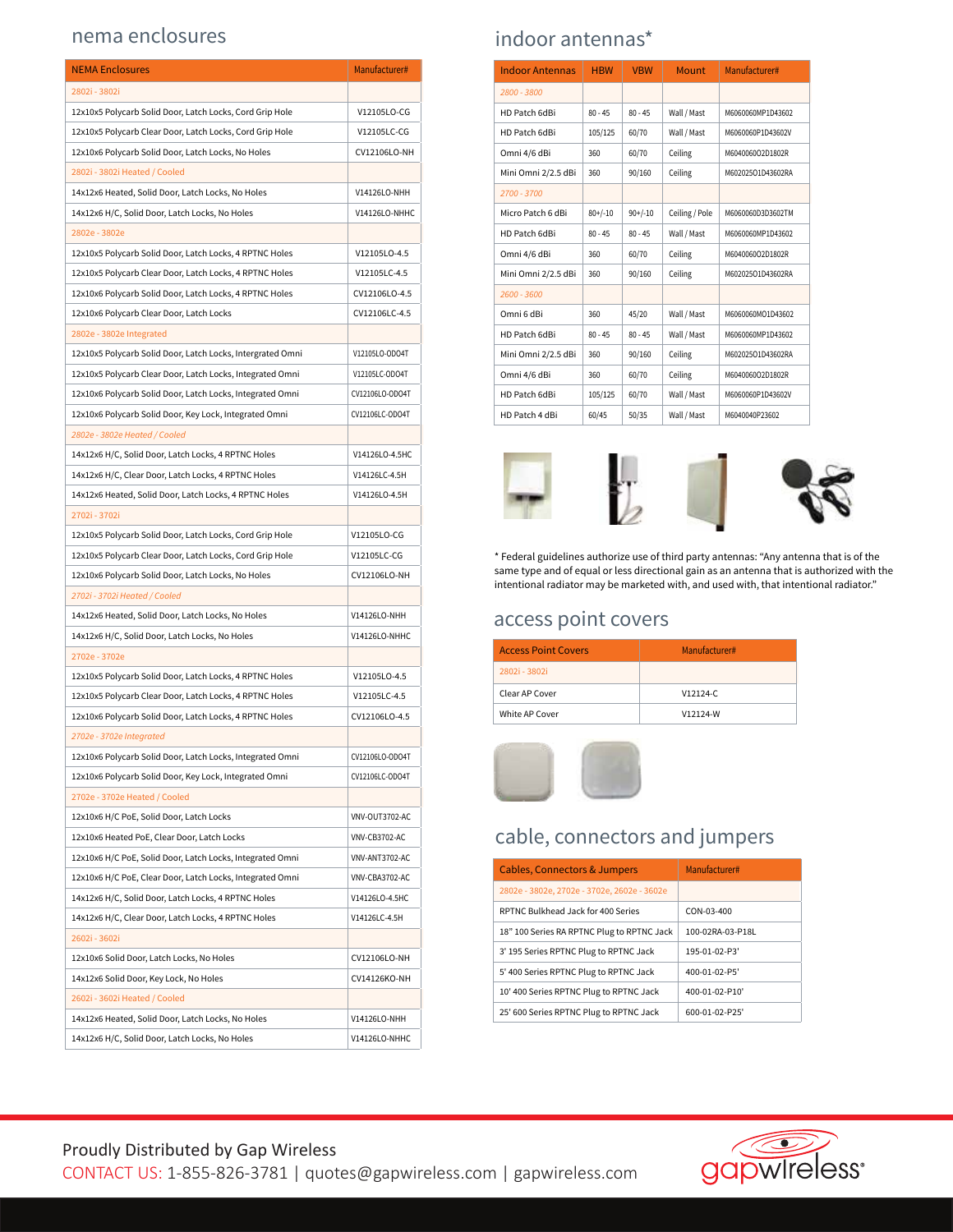

# Large Public Venues

## high density antennas\*

|                              | Manufacturer#     | <b>HBW</b> | <b>VBW</b> |
|------------------------------|-------------------|------------|------------|
| 2800e - 3800e                |                   |            |            |
| HD Patch 6dBi                | M6060060MP1D43602 | $80 - 45$  | $80 - 45$  |
| HD Patch 6dBi                | M6060060P1D43602V | 105/125    | 60/70      |
| 3802p, 1562e, 1567e, IWS3702 |                   |            |            |
| Dual MIMO Patch HD 14 dBi    | M6140140MP1D0006  | 35         | 35         |
| HD/Panel 10/11 dBi           | M6100110MP1D0006  | 82/32      | 41/20      |
| 2700e-3700e                  |                   |            |            |
| HD Patch 6dBi                | M6060060MP1D43602 | $80 - 45$  | $80 - 45$  |
| 2600e - 3600e                |                   |            |            |
| HD Patch 6dBi                | M6060060MP1D43602 | $80 - 45$  | $80 - 45$  |
| HD Patch 6dBi                | M6060060P1D43602V | 105/125    | 60/70      |
| HD Patch 4 dBi               | M6040040P23602    | 60/45      | 50/35      |
| 1562e, 1567e, IWS3702        |                   |            |            |
| HD Patch                     | M6100110MP1D0006  | 82/32      | 41/20      |
| HD Patch                     | M6140140MP1D0006  | 35         | 35         |
| Micro Patch                  | M6060060D3D3607T  | $80+/-10$  | $90+/-10$  |



## handrail antennas\*

|                                            | Manufacturer#  |
|--------------------------------------------|----------------|
| 2802i - 3802i                              |                |
| 6 dBi Left Facing Angled Handrail Antenna  | TW-HF-06042-6L |
| 6 dBi Right Facing Angled Handrail Antenna | TW-HE-06042-6R |
| 3 dBi Left Facing Angled Handrail Antenna  | TW-HF-06042-PI |
| 3 dBi Right Facing Angled Handrail Antenna | Wrong SKU      |



\* Federal guidelines authorize use of third party antennas: "Any antenna that is of the same type and of equal or less directional gain as an antenna that is authorized with the intentional radiator may be marketed with, and used with, that intentional radiator."



#### Proudly Distributed by Gap Wireless CONTACT US: 1-855-826-3781 | quotes@gapwireless.com | gapwireless.com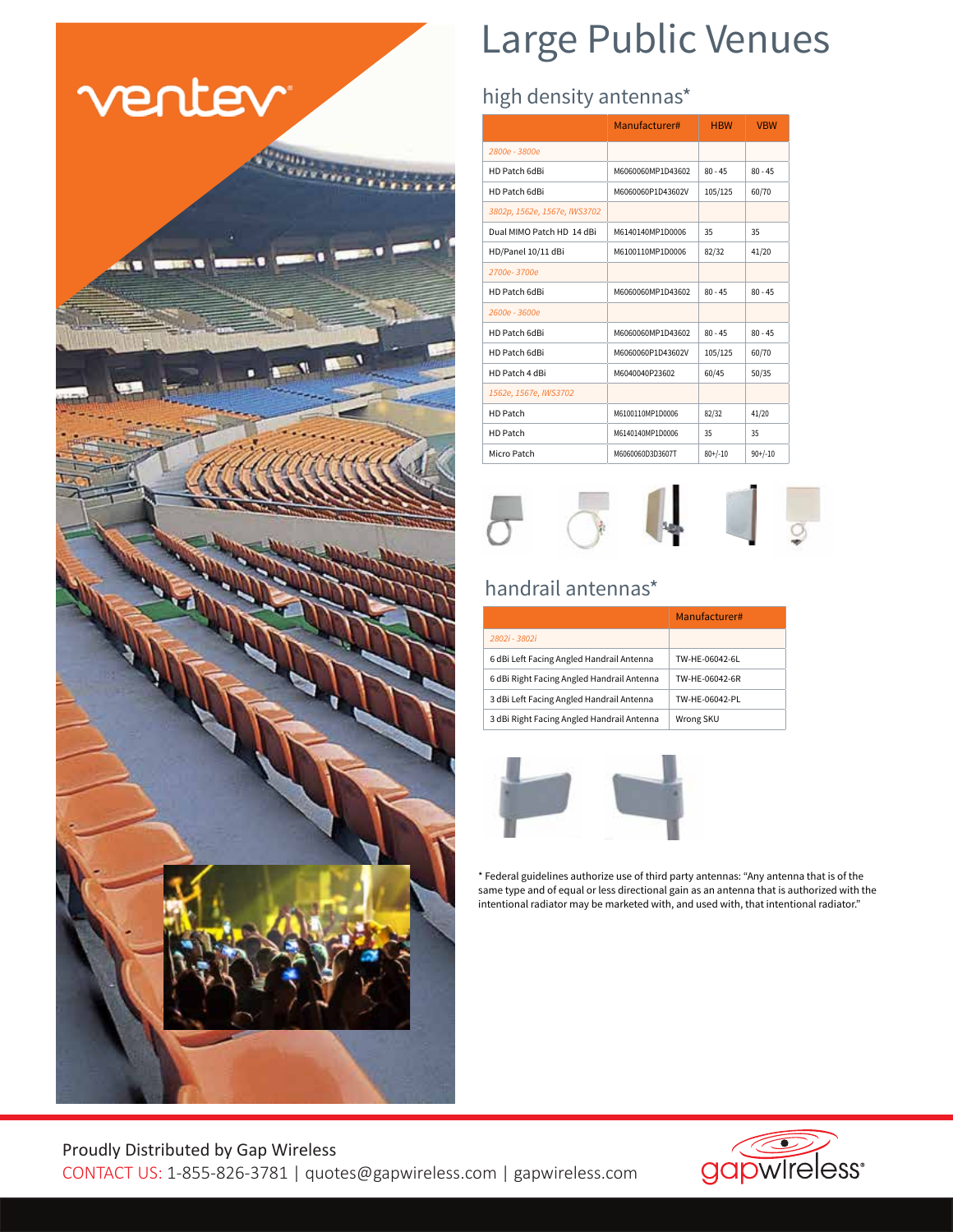|                         | <b>HBW</b> | <b>VBW</b> | Mount            | Manufacturer#     |
|-------------------------|------------|------------|------------------|-------------------|
| 2800e - 3800e           |            |            |                  |                   |
| Omni 6 dBi              | 360        | 45/20      | Wall/Mast        | M6060060MO1D43602 |
| Mini Omni 6 dBi         | 360        | 50/30      | Wall/Mast        | M6060060M1D43602M |
| Micro Patch 6 dBi       | $80+/-10$  | $90+/-10$  | Ceiling/<br>Pole | M6060060D3D3602TM |
| 5 GHz Patch 6 dBi       | 55         | 60         | Wall/Mast        | 5060060D336RA02   |
| HD Patch 4 dBi          | 60/45      | 50/35      | Wall/Mast        | M6040040P23602    |
| Omni Light Pole 6 dBi   | 360        | 50/30      | Light Pole       | M60606OM1D418002L |
| 2700e - 3700e           |            |            |                  |                   |
| Omni 6 dBi              | 360        | 45/20      | Wall/Mast        | M6060060MO1D43602 |
| HD Patch 6 dBi          | $80 - 45$  | $80 - 45$  | Wall/Mast        | M6060060MP1D43602 |
| HD Patch 4/6 dBi        | 105/125    | 60/70      | Wall/Mast        | M6060060P1D43602V |
| Mini Omni 6 dBi         | 360        | 50/30      | Wall/Mast        | M6060060M1D43602M |
| HD Patch 4 dBi          | 60/45      | 50/35      | Wall/Mast        | M6040040P23602    |
| Omni Light Pole 6 dBi   | 360        | 50/30      | Light Pole       | M60606OM1D418002L |
| 2600e - 3600e           |            |            |                  |                   |
| Omni 6 dBi              | 360        | 45/20      | Wall/Mast        | M6060060MO1D43602 |
| HD Patch 6 dBi          | $80 - 45$  | $80 - 45$  | Wall/Mast        | M6060060MP1D43602 |
| Omni 4/6 dBi            | 360        | 60/70      | Ceiling          | M6040060O2D1802R  |
| HD Patch 4/6 dBi        | 105/125    | 60/70      | Wall/Mast        | M6060060P1D43602V |
| HD Patch 4 dBi          | 60/45      | 50/35      | Wall/Mast        | M6040040P23602    |
| HD Patch 6 dBi          | 55/35      | 55/35      | Wall/Mast        | M6060060P23602NB  |
| 1562e, 1567e, IWS3702   |            |            |                  |                   |
| Fiberglass Omni 4/7 dBi | 360        | 38/18      | Mast / Pole      | M7040070O10007    |
| Omni 6 dBi              | 360        | 40         | Wall/Mast        | M60600600236070   |
| Omni 6 dBi              | 360        | 40         | Wall/Mast        | M6060060MO1D43607 |
| Omni 6 dBi              | 360        | 50/30      | Wall/Mast        | M6060060M1D43607M |









### outdoor antennas<sup>\*</sup> handrail enclosures

|                                 | Manufacturer#     |
|---------------------------------|-------------------|
| 2802i - 3802i                   |                   |
| Handrail Enclosure, 1.5" rails  | TW2AP-C38HRF-S150 |
| Handrail Enclosure, 1.63" rails | TW2AP-C38HRF-S163 |
| Handrail Enclosure, 1.75" rails | TW2AP-C38HRF-S175 |
| Handrail Enclosure, 1.87" rails | TW2AP-C38HRF-S187 |
| Handrail Enclosure, 2" rails    | TW2AP-C38HRF-S200 |
| 2802i - 3802i                   |                   |
| Handrail Enclosure, 1.5" rails  | TW2AP-CISHRF-S150 |
| Handrail Enclosure, 1.63" rails | TW2AP-CISHRF-S163 |
| Handrail Enclosure, 1.75" rails | TW2AP-CISHRF-S175 |
| Handrail Enclosure, 1.87" rails | TW2AP-CISHRF-S187 |
| Handrail Enclosure, 2" rails    | TW2AP-CISHRF-S200 |



### power solutions

|                                                                             | Manufacturer#    |
|-----------------------------------------------------------------------------|------------------|
| Outdoor AC/DC Power System                                                  | VPF1260000000    |
| Outdoor AC/DC Power System with UPS Battery                                 | VPF1260000700    |
| Outdoor UPS for Wi-Fi Access Points/Single                                  | VPF12600P0700    |
| Outdoor UPS for Wi-Fi Access Points/Double                                  | VPF12602P1700    |
| Multi-Port Power Extender for Light Poles with<br><b>Intermittent Power</b> | PWR-XTDR-HI      |
| PoE+ Solar Powered System for Outdoor Wi-Fi<br><b>Access Points</b>         | VS04-WIFI-POF-01 |
| Temporary Wi-Fi Deployment Kit - Non powered                                | RDK-NONPOWERV1   |
| Temporary Wi-Fi Deployment Kit with powered<br>enclosure for Cisco 1572e    | RDK-CISCO-1572   |









#### under the seat enclosure

| Under the Seat Wi-Fi Solution                                                                                            | Manufacturer#   |
|--------------------------------------------------------------------------------------------------------------------------|-----------------|
| All Cisco APs                                                                                                            |                 |
| 112" x 10" x 4" Wi-Fi Enclosure with Solid Door,<br>Screw Cover (with Torx screws), No Holes, Cisco<br><b>Back Plate</b> | V12104-TS-O-NH  |
| 2/3.5 Bantam Antenna                                                                                                     | M6020020R1D0002 |